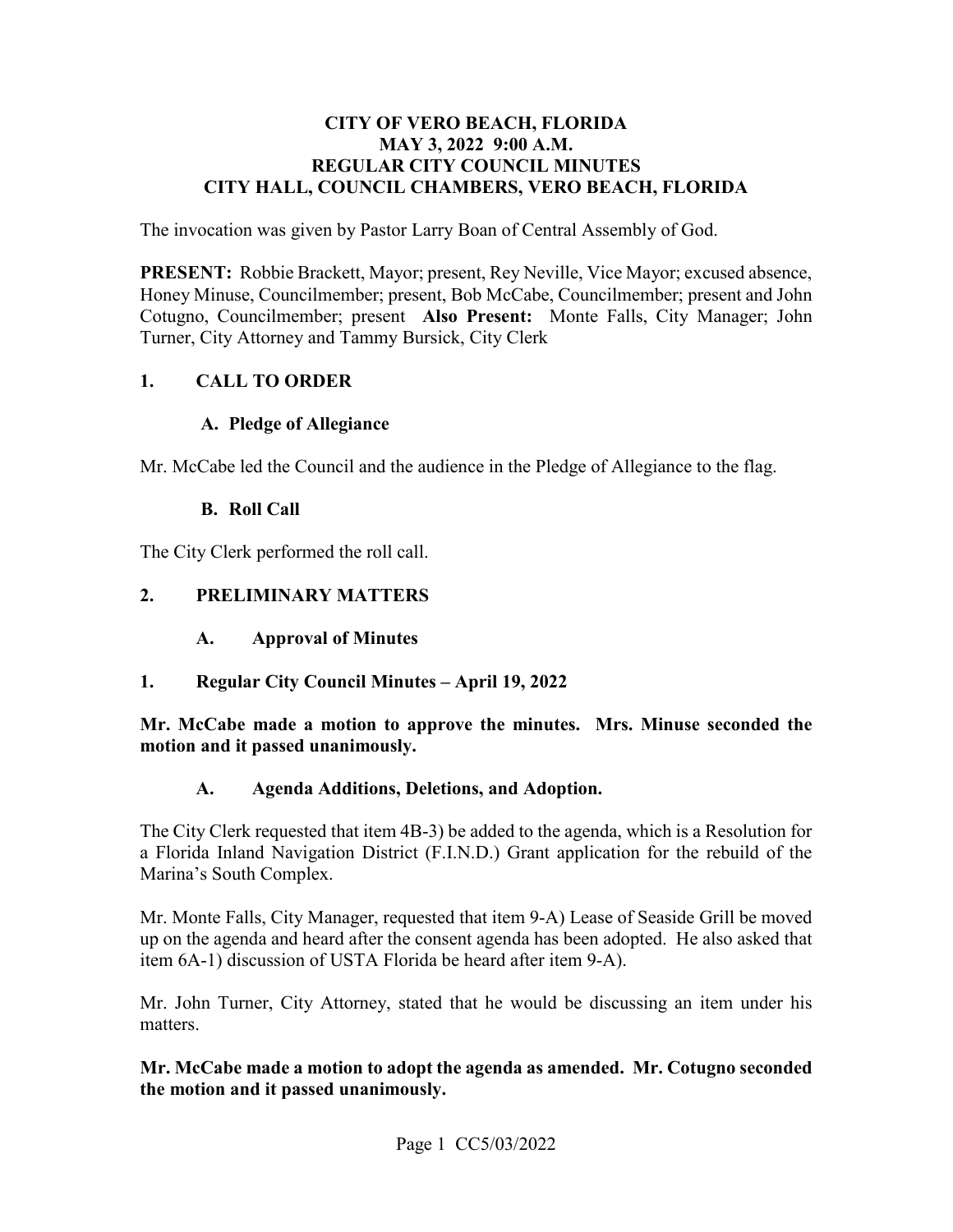#### **B. Proclamations and recognitions by Council.**

#### **1. Mental Health Awareness Month – May 2022**

Mrs. Minuse read and presented the Proclamation.

#### **2. National Police Week – May 15-21, 2022**

Mr. Cotugno read and presented the Proclamation.

#### **3. Veterans of Indian River County Golf Tournament/June 18, 2022 – Curtis Paulisin**

Mr. Curtis Paulisin was not at today's meeting.

Mayor Brackett invited the public to attend the annual Veterans of Indian River County Golf Tournament to be held on June 18, 2022.

- **3. CONSENT AGENDA** (include amount of expense)
	- **A) Quarterly Price Adjustment Contract 114-2021 Sulfuric Acid Annual Supply Contract (Shrieve Chemical Company) estimated annual expenditure (\$300,000)**
	- **B) Veterans Memorial Island Bridge Repairs (\$123,000) Final Payment for Contract 92-2021 PW Project No. 2019-04**
	- **C) Recommendation of Award Janitorial Services**

motion and it passed unanimously. **Mr. McCabe made a motion to adopt the consent agenda. Mr. Cotugno seconded the** 

#### Item Moved Up on the Agenda - 9-B) Lease of Seaside Grill Restaurant **Request for Proposals (RFP) – Evaluation Committee Ranking and Recommendation**

 proposals submitted in response to the RFP. The RFP Evaluation Committee consisting of Florida Juice; and 3) Oceanside Restaurant Group. He recommended that the City Council Mr. Falls reported that the people operating Seaside Grill are retiring so a Request for Proposal (RFP) for the lease of the Seaside Grill restaurant was put out and a site visit took place of interested people wanting to lease the Seaside Grill. There were seven (7) the Finance Director, the Planning and Development Director and the Recreation Director and met and interviewed the three (3) firms and then conducted a public meeting to discuss and rank the firms that had been interviewed. The final ranking and recommendation of the three (3) firms interviewed by the Evaluation Committee is 1) GC Ventures; 2) M&M select GC Ventures as the highest ranked qualified firm, as recommended by the RFP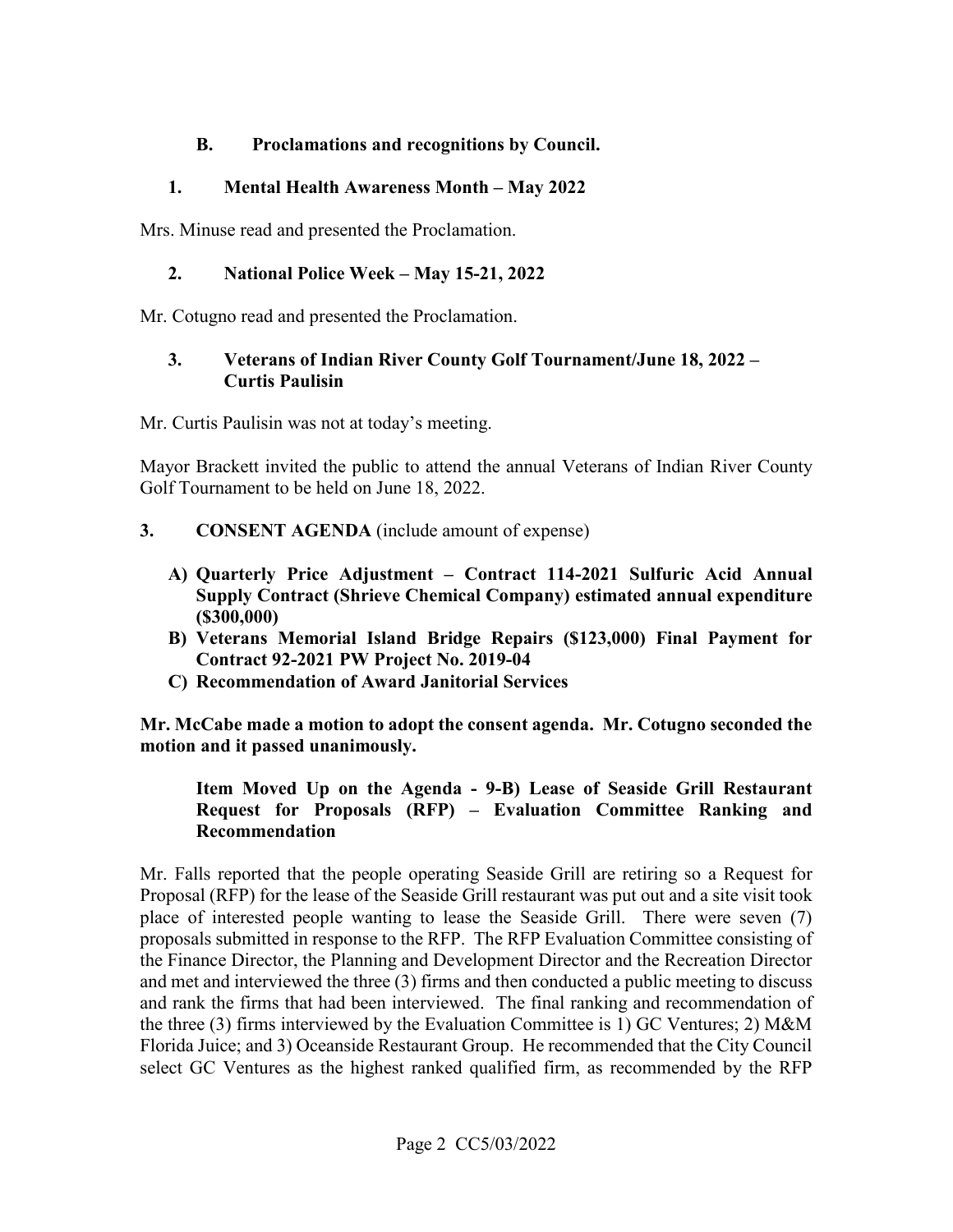and place the negotiated lease on a subsequent City Council agenda for approval. Evaluation Committee and direct the City Manager to negotiate a lease on Council's behalf

Mrs. Minuse agreed with moving ahead.

 have a moderately priced menu. There was an extensive proposal from Oceanside Mr. Falls expressed that all three (3) proposals were good. The top two (2) proposals were similar to how the establishment is being run today. They are under 2,500 square feet and Restaurant Group, which included an upscale restaurant and it would require a referendum to allow the Park space for this use. They also would need to add 50 additional parking spaces. He recommended to Council that they negotiate the lease with GC Ventures.

Mr. Cotugno asked if any local people submitted proposals.

Mr. Falls said there were two (2) local people that submitted proposals and one (1) person that was out of town.

Mr. Cotugno asked if there was any preference given in their points from the Committee if they were local as opposed to being out of town.

Mr. Falls did not think that was considered in the point evaluation.

Mr. McCabe expressed how nice it would be if the establishment served ice cream.

 restaurant takes place. Mr. Falls expressed that a food truck would be provided while the renovation of the

#### **Mr. McCabe made a motion to give the City Manager the authority to negotiate with GC Ventures. Mrs. Minuse seconded the motion.**

Mayor Brackett asked if there was anyone from the public that wished to be heard.

 owner is willing to make it smaller if that is what the City would like. She asked that Council look at the proposals and consider all three (3) of the bids being proposed. She said that with Oceanside Restaurant Group the City would be getting more rent than what proposal if that is what Council would like them to do. Mrs. Angie Schepers, Representative form Mulligans, spoke on the proposal from Oceanside Restaurant Group. She said the proposal is for a first class restaurant, but the is being proposed by GC Ventures. Again, she reiterated that they would revise their

Mrs. Marci Malas, M&M Florida Juice Company, said their proposal was the second runner up and she hoped that Council would consider them. She has always loved the Seaside Grill and feels that is the gem of the Treasure Coast. She said that their plan was in a few years to add a second floor to the restaurant. She thanked Council for considering them.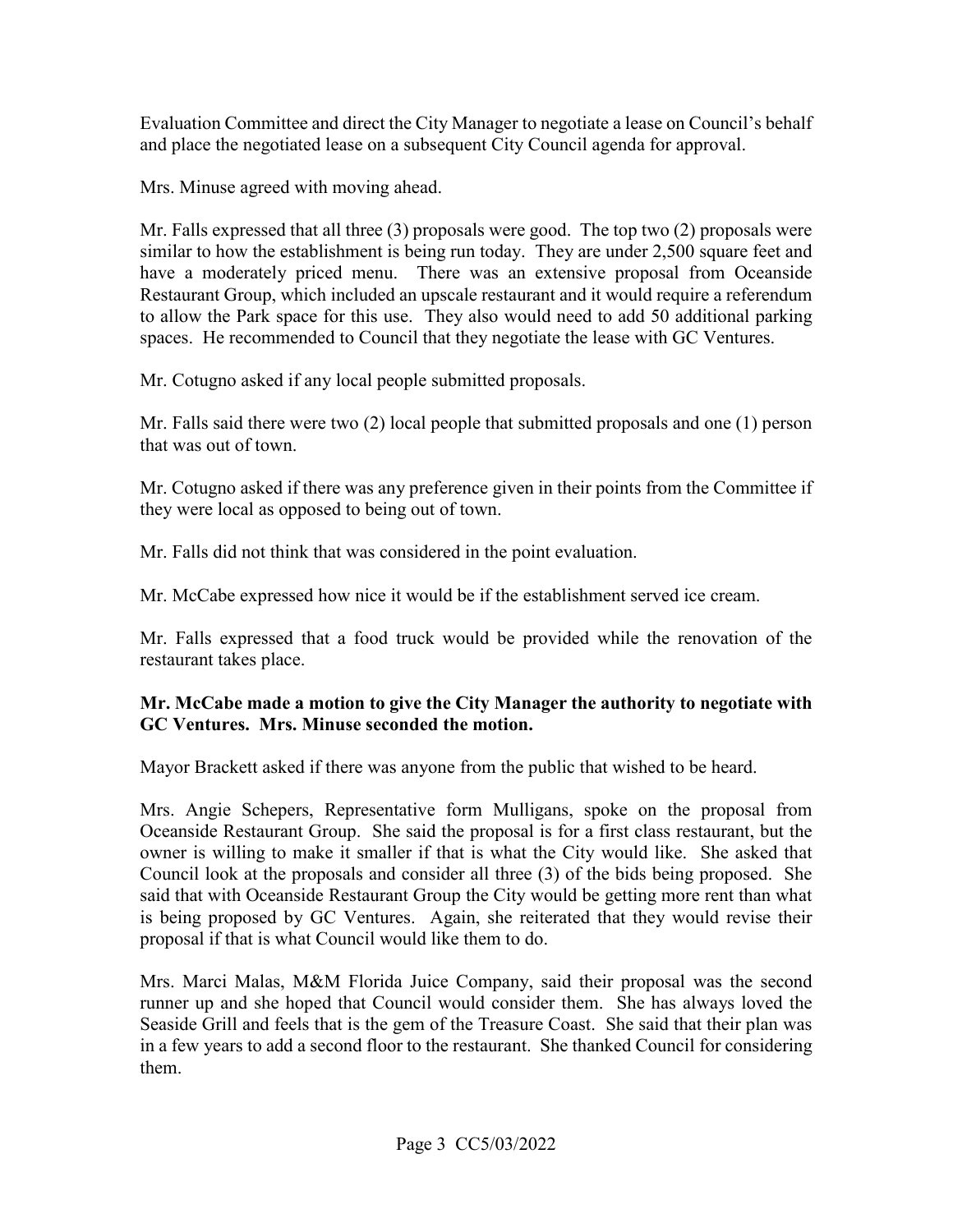Mayor Brackett asked the City Attorney to reiterate the process on how the bid was conducted.

 in this zoning they may have a concession stand, which is not defined in the Charter but it is a small restaurant setting for a Park. He said going through a referendum to put a larger Mr. Turner explained that Seaside Grill is under the Charter protection provisions. He said restaurant on this piece of property and submitting it to the voters may not be a process that they want to go through.

Mrs. Minuse did not know if they had enough time to get this on the referendum for this year's Election.

 Mr. Joseph Guffanti said if they want to grow Vero Beach then they should move to Jupiter and leave Vero Beach alone.

#### The motion passed unanimously.

#### Item moved up on the agenda – 6A-1) Presentation to be given by Laura **Bowen, Executive Director of USTA Florida**

Ms. Laura Bowen, from USTA Florida, gave a Power Point presentation (attached to the original minutes).

meeting and it was very thorough. Mrs. Minuse mentioned that she saw the presentation at the Recreation Commission

Mayor Brackett commented that he supported allowing the programs that are occurring now to continue. He mentioned that he was a tennis player and there are some concerns from the community. He is always in favor of making things run better, but is concerned they would be eliminating a lot of their regular players if they were to approve USTA.

 Ms. Bowen commented that it does take a leap of faith for both sides to enter into a partnership. She said they don't come in and eliminate programs. She said if there is a program that is working it is their goal to add to it. She reiterated they would not come in and look to eliminate anything.

Mayor Brackett asked about their fee schedule.

what most tennis facilities are offering. She said in terms of membership fees those very. Ms. Bowen explained that they do have staff members and Board members who help operate the facilities that they have. She felt that the City's rate structure is higher than what most tennis facilities are offering. She said in terms of membership fees those very.<br>However, it would be the City's decision on what rate structure that they wanted to use.<br>She said with the membership types in plac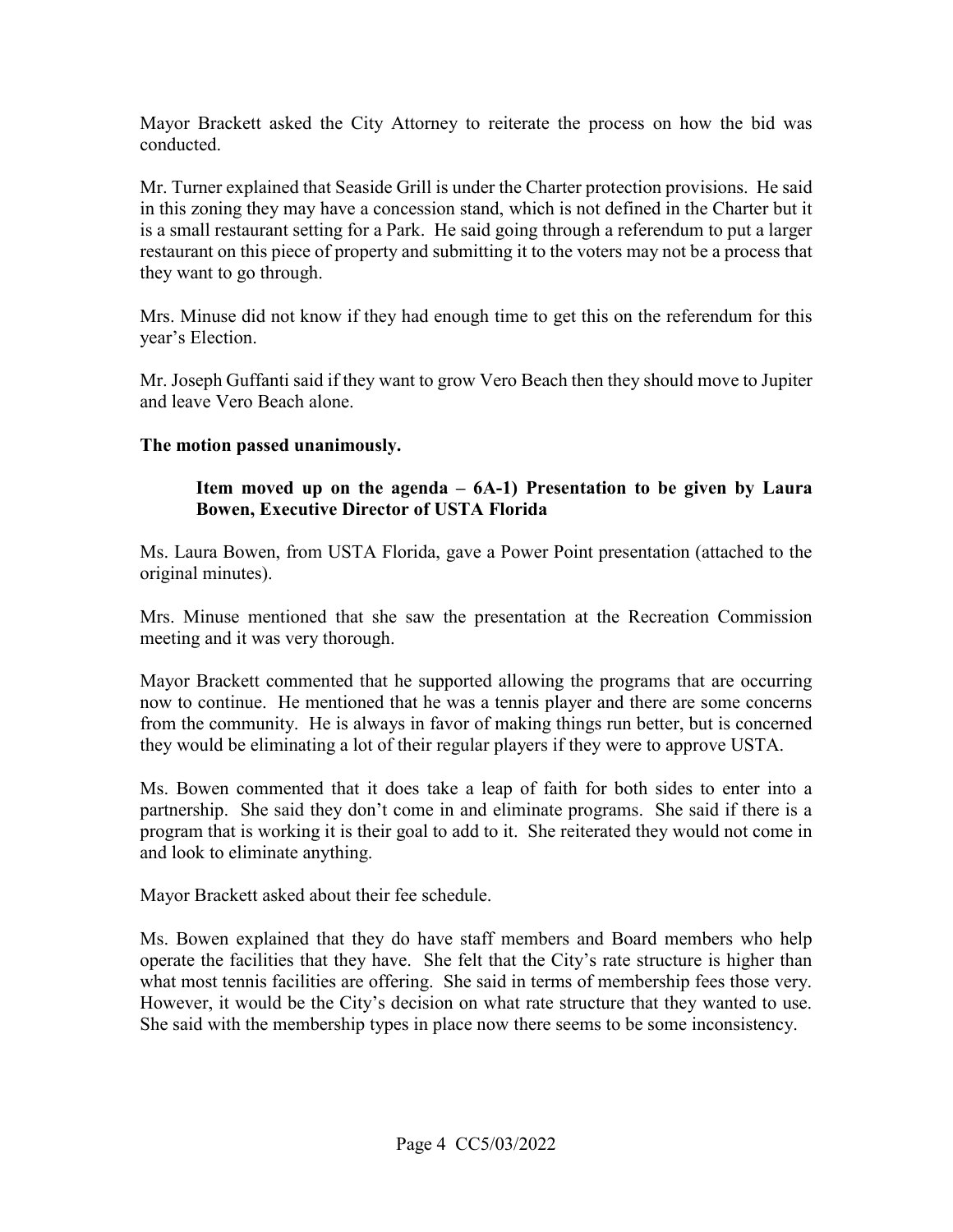Mr. Falls was asking Council to ultimately make a decision if they want USTA to present them with a proposal. He said this is a good time for the public to ask any questions that they might have.

 Ms. Holly Buglow (spelling may not be correct) said it sounded like it is up in the air concerning what the rates will be. She asked if they pay taxes to this town. She said it they (USTA) say that they want to grow tennis and her question was how. She thought if are paying to take over the courts. She urged Council not to vote for USTA because it seems they are a nonprofit organization. She did not like that they wouldn't be hiring some of the pros that have been teaching tennis presently at the Riverside courts now. She said USTA came here and more people moved here because of them their roads would have to be widened and it would change the "flavor" of the City. She asked how much money they would be a bad choice.

 Park and she hasn't heard any ways that the private groups will be accommodated. She has heard that prices are going to go up and she was not sure that she wanted to renew her membership. She worked with USTA in New Jersey and they are a strong supporter of the was still needed. Ms. Erica Schroeder commented that she organizes groups of tennis players at Riverside youth, but they have control over the courts. She doesn't know how USTA will manage to pull in more people to use the courts in the afternoon. She felt that more information

 the programs they have now and the way they are run. They like it the way it is and don't Mr. Philip Mercer was impressed with USTA's presentation. However, what they have in Vero Beach is a discussion about freedom and to make their own choices. The players like want to be invaded.

 and their membership fee is over \$400. She is not hearing from USTA if they will continue this. Ms. Mike Gibbons called Gainesville and Cocoa, where USTA runs their tennis programs, having the round robin tournaments. She asked if they could see the assessment of Riverside Park and get an opinion from their Recreation Director on how he feels about

Mr. Falls explained that staff's job is to work out a proposal with USTA if Council directs them to do so and bring it back to Council.

 make recommendations on what they feel the fees should be. She said the fees at the wanted to change them. In terms of the programs, round robins was not in place when they went to Cocoa or Gainesville, which is why they don't occur now. If the City is structured with having round robins that is fine. They will work with the community and what they Ms. Bowen explained that the City sets the fees at the location. She said USTA can only locations where they run the tennis programs now were only changed because the City want and are used to. They are not here to make money. In fact they lose money to grow tennis. Sometimes they offer free programs, especially to youth who can't afford to play.

Ms. Gibbons asked if they sell tennis clothing.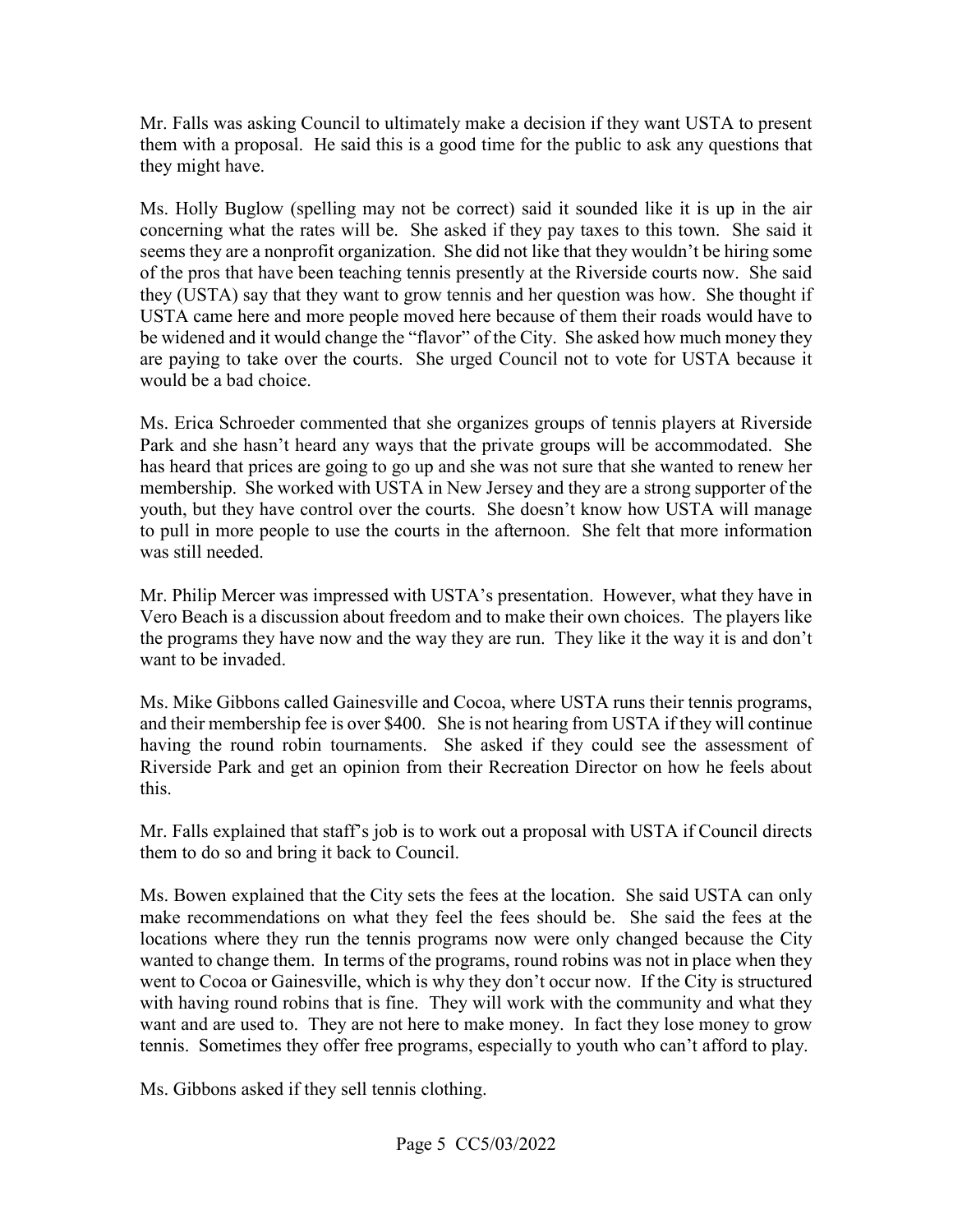community wants them to sell tennis balls then they sell them. If they want to have their community asks them to sell. Ms. Bowen explained that they do not offer retail shops at any of their locations. If the rackets stringed on site then they offer that service. The only apparel offered is a shirt that has the logo on it. There was one location selling shoes for people, because someone that worked for them was in that business. The only thing they have to sell is what the

 with tennis. He knows what USTA does and the fashion that they use to promote tennis. then people will come and use it. Mr. Randy Walker with the Marty Fish Foundation, said that he has extensive experience He recently sent out a video that he did of the tennis facilities at Riverside Park. When he went to the Park in the afternoon there was no one playing on the courts. There needs to be more resources to get children out there to play on the courts. He is disappointed with the conditions of the courts. They don't look nice. He said if they provide a nice facility

 accomplishments with tennis. He lived across the street from the tennis facility for 15 years. He sees the activity going down from what it used to be. There are limited children's activities being offered. He thanked the Board from USTA for this amazing opportunity. activities being offered. He thanked the Board from USTA for this amazing opportunity. He knows they will make a huge difference in this community and will help the tennis Mr. Tom Fish commented that he has a huge passion for tennis. He gave the history of how he got involved with tennis, which was because of his children and their community.

 in Riverside Park are in a great location, they are just under-utilized. Mr. Peter Kendall commented that he is a life-long tennis player. He said the tennis courts

 Mr. Tim Palmer commented that he coaches tennis here in Vero Beach and works with the according to their mission. He hopes that Council will put the children first and allow Marty Fish Foundation. He said this all got started when the City contacted Marty Fish about partnering with them on the Riverside racketball facility. He said they are limited as to what they can do compared to what USTA can do. The City will not have to worry about refurbishing the complex because USTA will be taking care of the complex USTA to come into this community.

 Mr. Roger Rambell, has been a participant in round robins for over 30 years. He believes the City is doing a great job at maintaining this facility, but USTA is able to do a better job.

Mrs. Minuse asked staff to work with USTA and bring back an agreement.

Mr. Falls said if Council is interested in pursuing this matter then they need to give staff direction to bring back a proposal from USTA.

Mr. McCabe was in favor of doing that. He said there has been a lot of misinformation floating around and they need to see something concrete to consider. It seems that USTA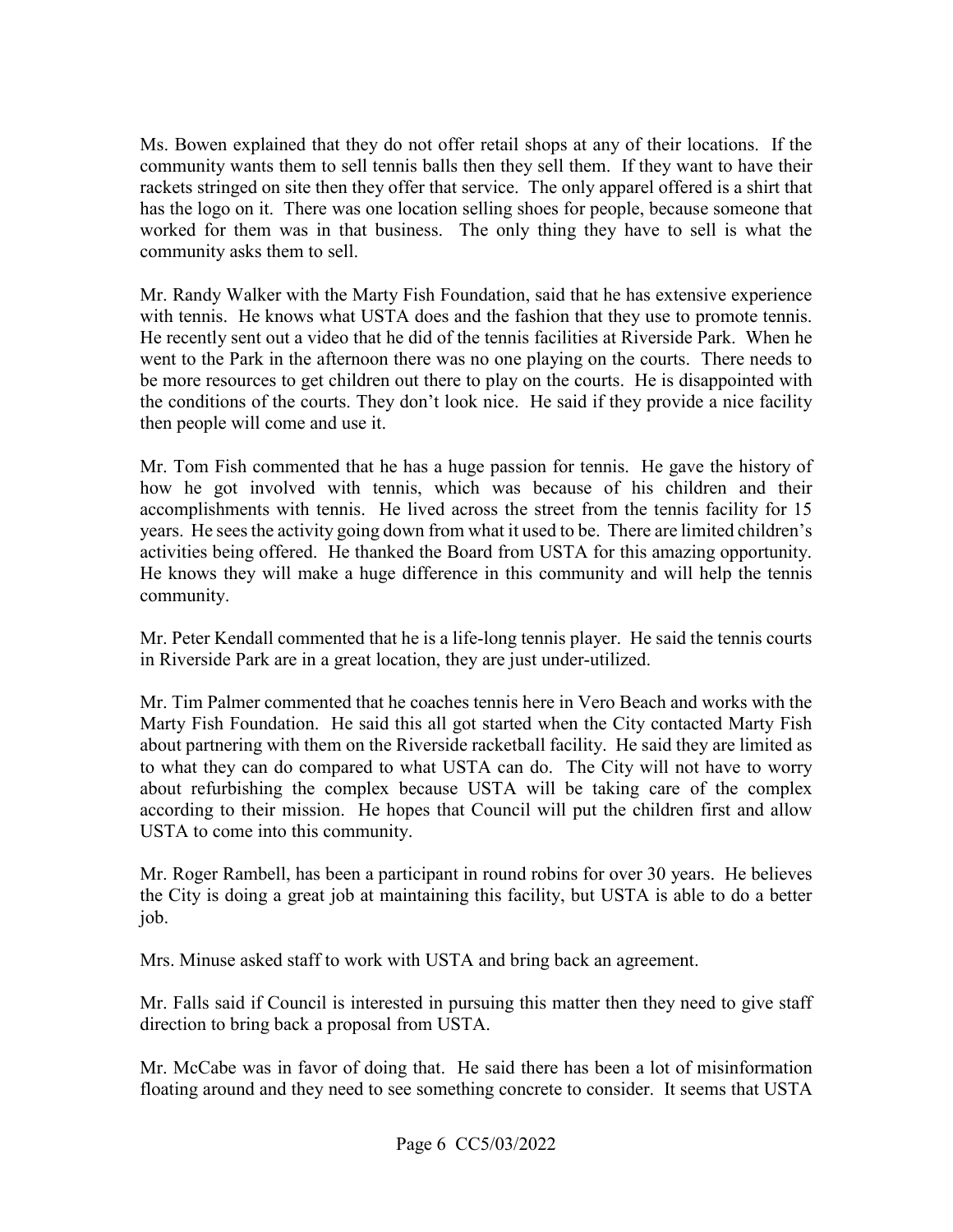is supportive in making an investment to the recreation facilities in Vero Beach. He would love to see a more concrete proposal from USTA to talk about some of the facts and make some considerations. He asked staff to bring back a firm proposal for them to consider.

Mrs. Minuse agreed that they need to see something on paper.

 entirely convinced that this was the way to go. There are a lot of unanswered questions and Council needs to see the answers. He said there are some programs that they can't offer like rowing, but they can offer tennis. Staff was instructed to bring back a proposal from USTA. Mayor Brackett reiterated that he is always in favor of making things better, but he was not

#### **4. PUBLIC HEARINGS**

#### **A) ORDINANCES**

 **"Marine Activities, Structures and Facilities" of the Code of the City of Vero 1) An Ordinance of the City of Vero Beach, Florida, amending Chapter 46, Beach; Revising Requirements for Installation of Structures on City-Owned Submerged Land; Providing for Codification; Providing for the Conflict and Severability; and Providing for an Effective Date. – City Council** 

The City Clerk read the Ordinance by title only.

 including the canals at Vero Isles. They all agreed that this was the best way to handle this Mr. Falls reported that this Ordinance addresses the City owned submerged lands, situation.

 Mayor Brackett made it clear that there is a sample lease agreement attached to the Ordinance that will come back to Council.

Mrs. Minuse said that a 99-year term makes sense. She felt that this was a reasonable way to approach this.

 attorneys in crafting this document and feels they are looking out for the interest of the City this point, but the issues were very complicated. He thanked the Assistant City Attorney Mr. Turner commented that he worked with several of the property owners and their and the property owners involved. He knows that it has taken them a long time to get to for all of her hard work in drafting this Ordinance.

Mrs. Minuse felt that this was very reasonable and she has not heard any objections.

Mayor Brackett opened and closed the public hearing with no one wishing to be heard.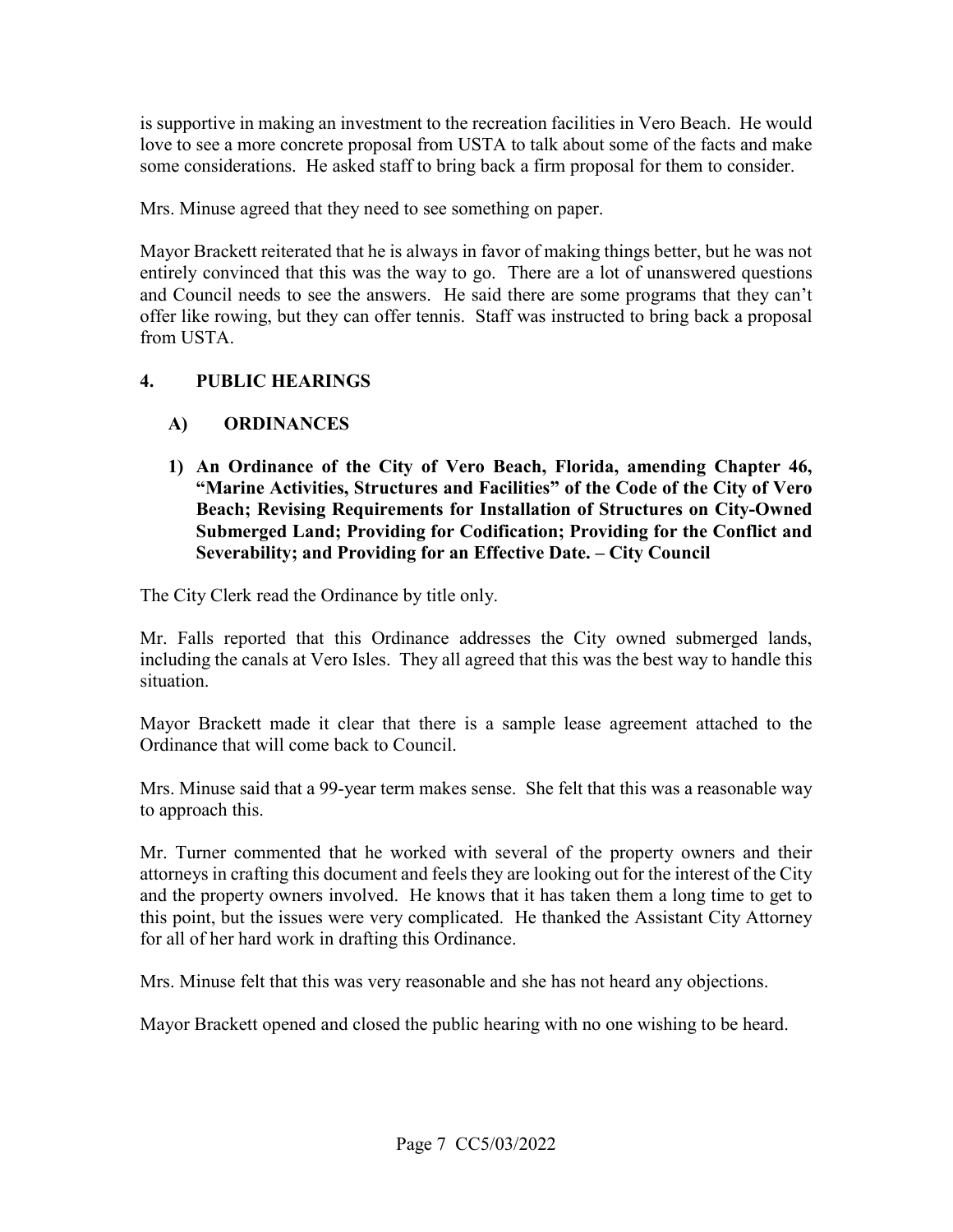**Mr. McCabe made a motion to adopt the Ordinance. Mrs. Minuse seconded the motion and it passed 4-0 with Mr. Cotugno voting yes, Mr. McCabe yes, Mrs. Minuse yes, and Mayor Brackett yes.** 

 **Providing for Codification Providing for the Correction of Scrivener's Errors; 2) An Ordinance of the City of Vero Beach, Florida, amending Article III, "Commissions and Boards," of Chapter 2, Administration, of The Code of The City Of Vero Beach; Revising Membership of the Airport Commission; Providing for Conflict and Severability; and Providing for an Effective Date. – Requested by City Council** 

The City Clerk read the Ordinance by title only.

Mrs. Minuse said that this Ordinance makes sense in regards to the Airport Commission.

Mayor Brackett opened and closed the public hearing with no one wishing to be heard.

**Mrs. Minuse made a motion to adopt the Ordinance. Mr. McCabe seconded the motion and it passed 4-0 with Mr. Cotugno voting yes, Mr. McCabe yes, Mrs. Minuse yes, and Mayor Brackett yes.** 

 **Severability; and Providing for an Effective Date. – Requested by the Planning 3) An Ordinance of the City of Vero Beach, Florida, Amending the Land Development Regulations by Amending Chapter 65, Article III, Amendments to Comprehensive Plan and Land Development Regulations, to Update the Procedures for Comprehensive Plan and Land Development Regulation Amendments for Consistency with State Regulations; Providing for Codification; Providing for Scrivener's Error; Providing for Conflict and and Development Director** 

The City Clerk read the Ordinance by title only.

 the Council to vote on an Ordinance that has to be heard after 5:00 p.m. and make it a day Regulation amendments to be consistent with State Statutes. Mr. Jason Jeffries, Planning and Development Director, reported that this Ordinance allows meeting (must be a majority vote plus one vote). He also added some housekeeping measures to update the procedures for the Comprehensive Plan and Land Development

Mr. McCabe understood that this just conforms them to the Comprehensive Plan and Land Development Regulations. Mr. Jeffries said yes that was a big part of the Ordinance.

Mayor Brackett opened and closed the public hearing with no one wishing to be heard.

**Mr. McCabe made a motion to adopt the Ordinance. Mrs. Minuse seconded the motion and it passed 4-0 with Mr. Cotugno voting yes, Mr. McCabe yes, Mrs. Minuse yes, and Mayor Brackett yes.**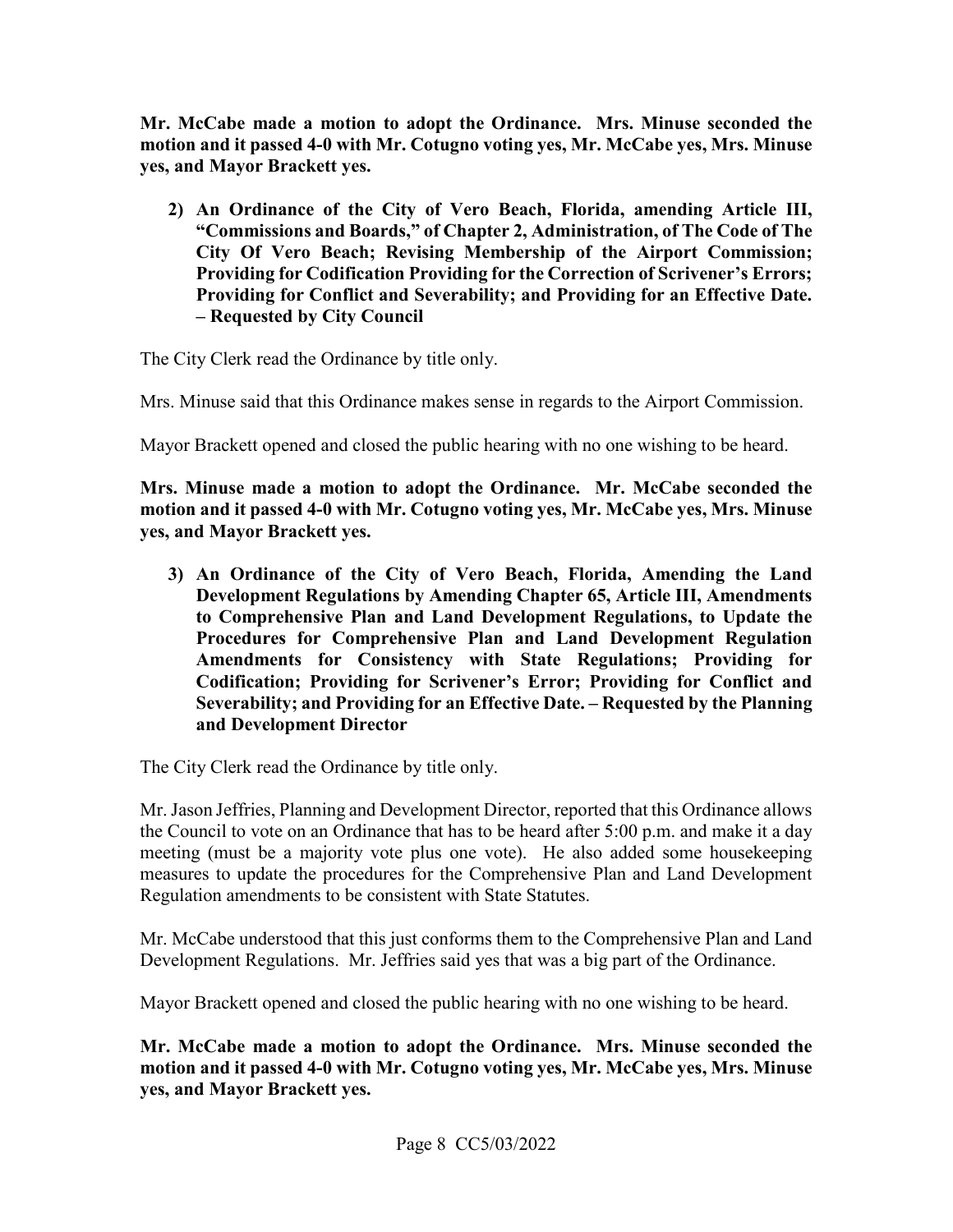#### **B) RESOLUTIONS**

**1) A Resolution of the City Council of the City of Vero Beach, Florida, Authorizing the City to Enter into a State Highway Lighting, Maintenance, and Compensation Agreement with the Florida Department of Transportation; Providing for Administrative Correction of Scrivener's Errors; Providing for an Effective Date. – Requested by the Public Works Department** 

The City Clerk read the Resolution by title only.

Mayor Brackett opened and closed the public hearing with no one wishing to be heard.

**Mr. McCabe made a motion to adopt the Resolution. Mrs. Minuse seconded the motion and it passed 4-0 with Mr. Cotugno voting yes, Mr. McCabe yes, Mrs. Minuse yes, and Mayor Brackett yes.** 

**2) A Resolution of the City of Vero Beach, Florida, Amending Resolution 2020- 16 of the City of Vero Beach, Florida; Authorizing the Airport Director to prevent certain Commercial Aircraft from accessing the terminal building or other common areas; Providing for Repeal of Conflicting Resolutions; Providing for an Effective Date. – Requested by the Airport Director** 

The City Clerk read the Resolution by title only.

 commercial air carriers from accessing or using the Airport terminal building, or common Mr. Turner reported that this Resolution authorizes the Airport Director to prevent all areas, if the aircraft does not comply with TSA regulations unless prior TSA approval was granted.

Mayor Brackett opened and closed the public hearing with no one wishing to be heard.

**Mrs. Minuse made a motion to adopt the Resolution. Mr. Cotugno seconded the motion and it passed 4-0 with Mr. Cotugno voting yes, Mr. McCabe yes, Mrs. Minuse yes, and Mayor Brackett yes.** 

#### **Waterways Assistance Program. – Requested by the Marina Director 3) A Resolution for Assistance 2022 under the Florida Inland Navigation District**

The City Clerk read the Resolution by title only.

 This grant request is a 50/50 match for a Florida Inland Navigation District (F.I.N.D.) grant for the funding of the south complex rebuild at the Vero Beach Municipal Marina.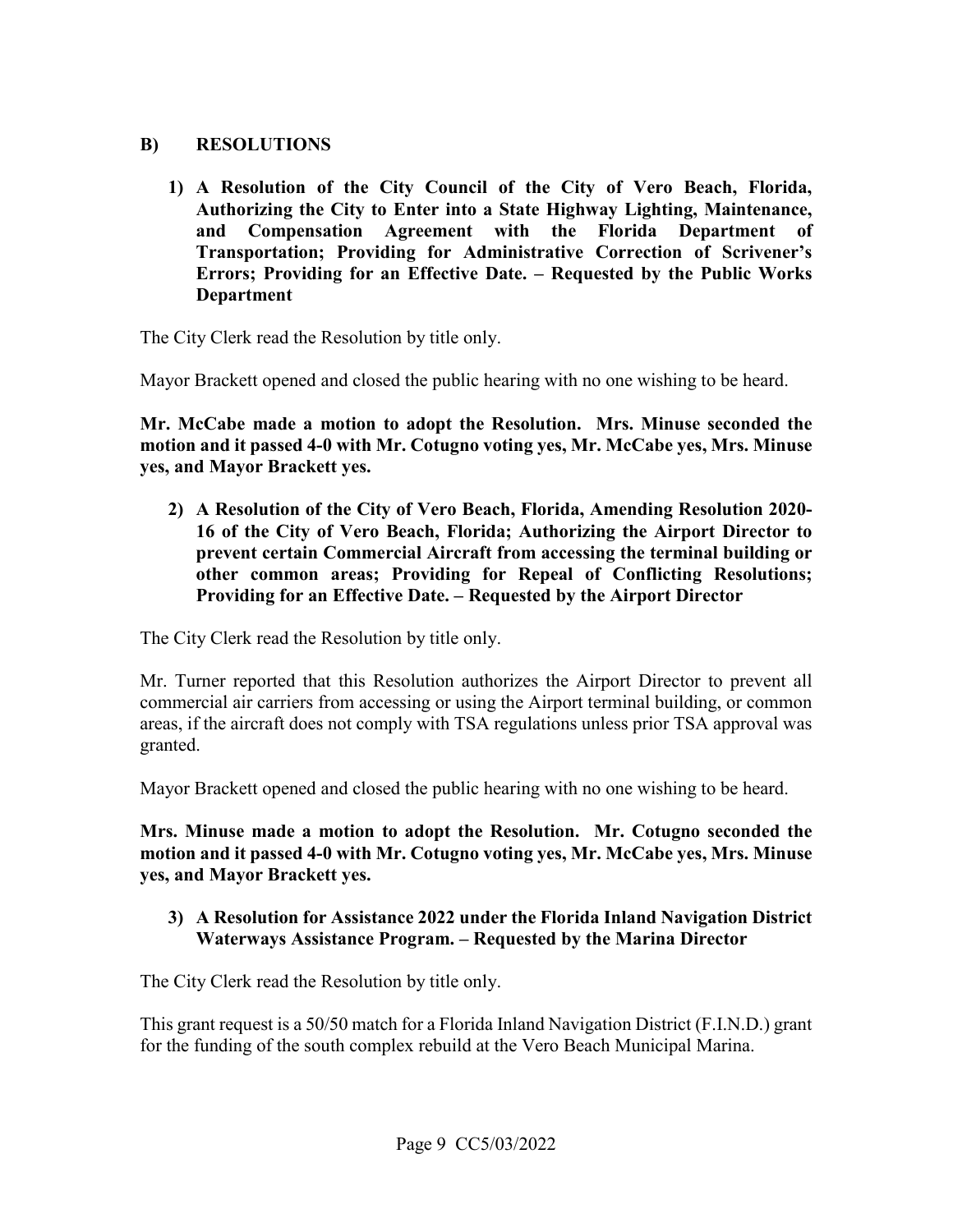from the storage dock. Mr. McCabe asked if this would be close to the south dock. Mr. Falls said it is adjacent

Mrs. Minuse felt that this backup material was very helpful for the workshop that they have coming up on Thursday to discuss the Marina.

Mayor Brackett opened and closed the hearing with no one wishing to be heard.

#### **Mrs. Minuse made a motion to approve the Resolution. Mr. McCabe seconded the motion and it passed 4-0 with Mr. Cotugno voting yes, Mr. McCabe yes, Mrs. Minuse yes, and Mayor Brackett yes.**

#### **5. PUBLIC COMMENT** (3-minute time limit)

 contributions are coming in. They are treating this as an emergency as they would like to have it completed by Veterans Day 2023. She asked Council to support this initiative and Mrs. Barbara Ruddy commented on the soft opening fundraiser that occurred at the Air Show this weekend. They were able to get the word out about the WWII monument and support this cause.

 Mr. Leonard Markir didn't know what was in the minds of previous Councils'. He said like a big idea. It is clear to him that this Council is moving forward with the proposed what they spend, not to mention the shortage of getting parts for things being constructed. they had big plans for spending money. The expansion for the Marina must have seemed Marina plans. He brought up what was going on worldwide and that there could be a recession so this might not be the right time to do this. A lot of people are starting to watch However, he doesn't see the City slowing down on the expansion of the Marina.

 Mrs. Leslie Tilley was speaking on the Marina expansion plan and she said that she is trying to inform people about this plan to anyone who will listen. She said that many questions. A few months ago she heard about this massive structure that is going in at the end of her street, which woke her up. She believes that the Manatee Protection Plan is out people are asking why the repairs are not being made. She said that she has a lot of of date. She then read a letter into the record from a County resident who asked that it be read at this meeting.

Ms. Florence Ann Roberts stated that they need to consider the health of their residents and the health of the Lagoon. She brought up the Manatee Protection Plan, which she said is outdated. Since doing all of this research she found some information which she quoted from saying that the north basin dock is unsafe and unusable. She asked that this be addressed.

 Mr. Joseph Guffanti commented that a couple of years ago he went over to the Marina and asked about the rates to dock a boat at the Marina and got into a discussion with the Manager who said if he didn't like the rates then go somewhere else. Then a couple of months later he read in the newspaper that someone was having a problem with the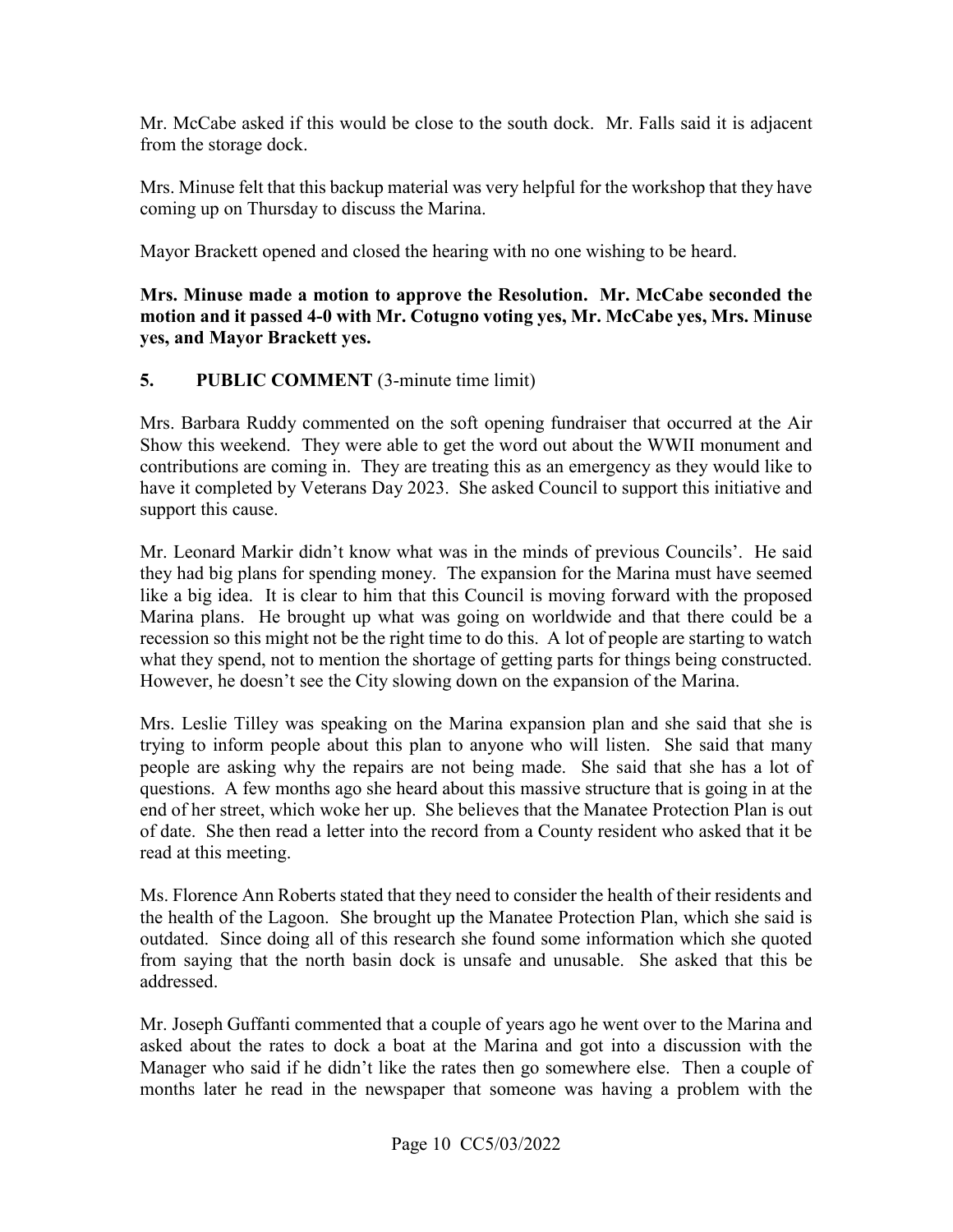Manager over there. He called the City Manager to ask him what the story was and why their rates were so high and never got a phone call back. Then there is the building that has been vacant for so many years and he doesn't understand in a managerial position that he would allow this to go on. He asked Council for whom are they doing this for and why are they expanding the Marina. He asked who is benefitting from this.

Mayor Brackett explained because grants were used to purchase the Waddell building there are limited uses to what it can be used for.

 not. He has only read the first page. He said that he has a petition signed by 400 people who don't want the expansion of the Marina. Mr. John Wester hoped that the Council has read the proposed Marina Plan because he has

 Mr. Richard Oathymer (spelling may not be correct), condo owner in Vero Towers said that were originally going to go in the boat storage building. He asked what else can he review to be prepared for that meeting and to have some intelligent questions to ask. He has not seen any drawings with dimensions on them, nor any environmental documents. that he was at their meeting on March  $15<sup>th</sup>$  and has flown back to Vero Beach to attend the workshop to be held on Thursday. He has read the entire Master Plan for the Marina that is on the website. The building on the plan in 2020 has doubled with the amount of boats He asked what information will be made available before the workshop.

Mr. Falls said that he hoped to have the final presentation today and put it on the website tomorrow.

 Mrs. Karen Marcil found it interesting that no one was interested in the Waddell building. She has come up with some great ideas on how that building could be used.

Mayor Brackett said that they have tried to lease the building for years, but it has to be Marina related.

Mr. Falls said there were a lot of people interested in the building, but they didn't meet the qualifications.

Mrs. Marcil suggested looking at paying the grant off.

district. Mr. Falls said that they would still have to look at what is allowed in that particular zoning

Mrs. Marcil hoped that they have accurate details to be prepared for the workshop. She wanted to know what the changes are going to be.

 selected proposal three (3), which was to move forward with the ultimate building site and see how it works out. He said at the workshop meeting they will have some actual drawings Mr. Falls explained at the budget hearings that were held last July, staff presented Council with three (3) proposals to go forward with concerning the storage shed. The City Council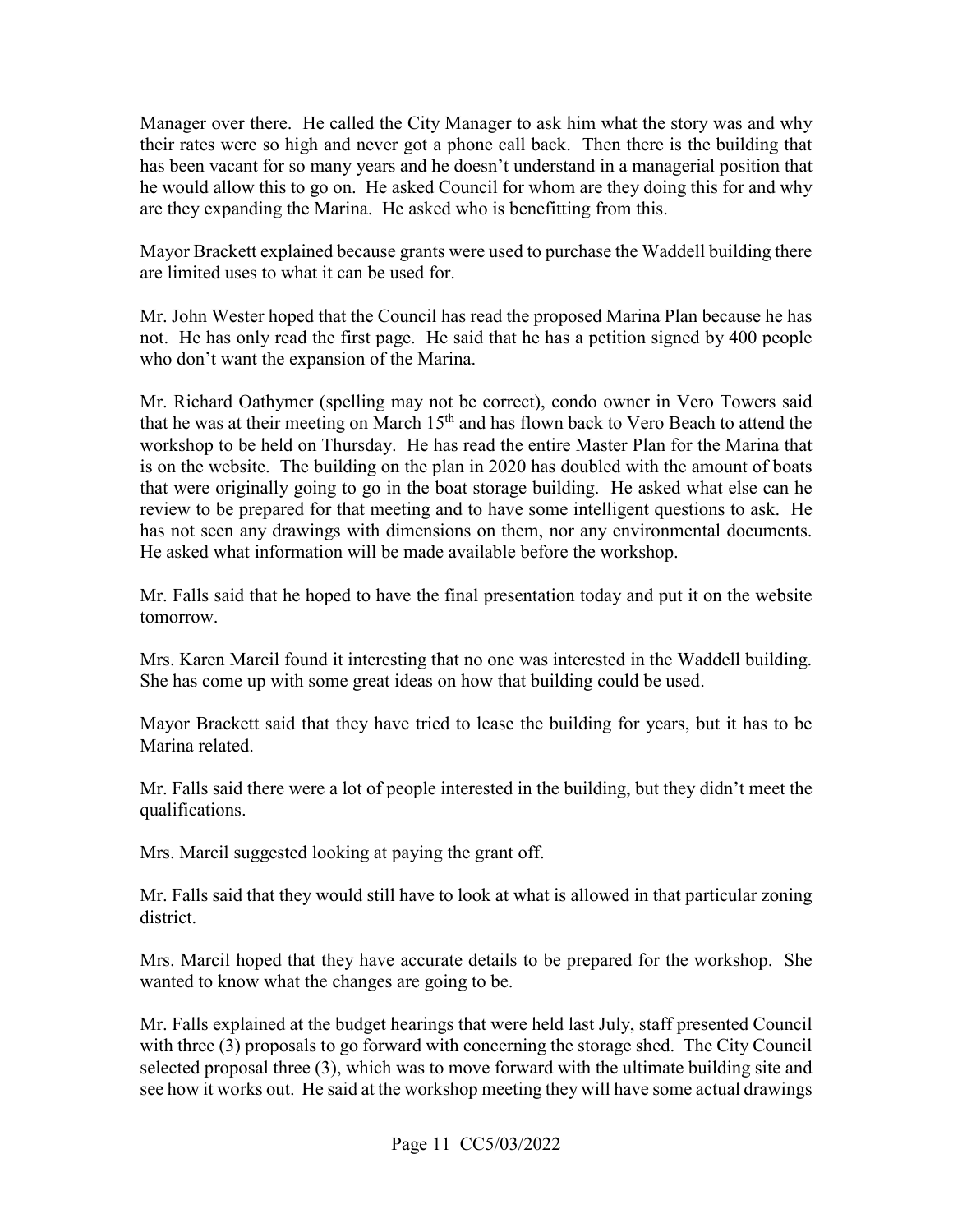to go over, as well as the same fly over picture of the storage building that was presented to the Marine Commission and is on the City's website.

#### **6. CITY COUNCIL MATTERS**

#### **A) NEW BUSINESS**

#### **1) Presentation to be given by Laura Bowen, Executive Director of USTA Florida**

This item was heard earlier in the meeting.

#### **B) OLD BUSINESS**

# **7. PUBLIC NOTICE ITEMS FOR FUTURE PUBLIC HEARING 8. CITY CLERK MATTERS**

#### **A) Summer City Council Meeting Schedule**

 The City Clerk reported that it is customary for the City Council to cancel their first City to make sure that Council wanted to cancel those meetings this year. Council agreed with Council meeting in July and the second City Council meeting in August. She just wanted cancelling these two (2) meeting dates.

#### (Staff/Consultant special reports and information items) **9. CITY MANAGER MATTERS** (include amount of expense)

#### **A) FY22-23 Budget Priorities Discussion**

Mr. Falls said that this item was on the agenda to find out from Council if they had any budget priorities that they would like to discuss at the budget hearings that will be held in July.

 Mr. McCabe said that his two (2) biggest items were the Lagoon and the second street sweeper.

 Mrs. Minuse was concerned with salary wages for their law enforcement and other employees.

 that to be a part of the budget discussions and how to spend the money. Mr. Cotugno recalled the presentation that he gave when they were discussing the American Rescue Pan Act (ARPA) regarding where the dollars will be spent and he wanted

Mr. Falls asked if they wanted to use some of the funds for the Water Reclamation Facility.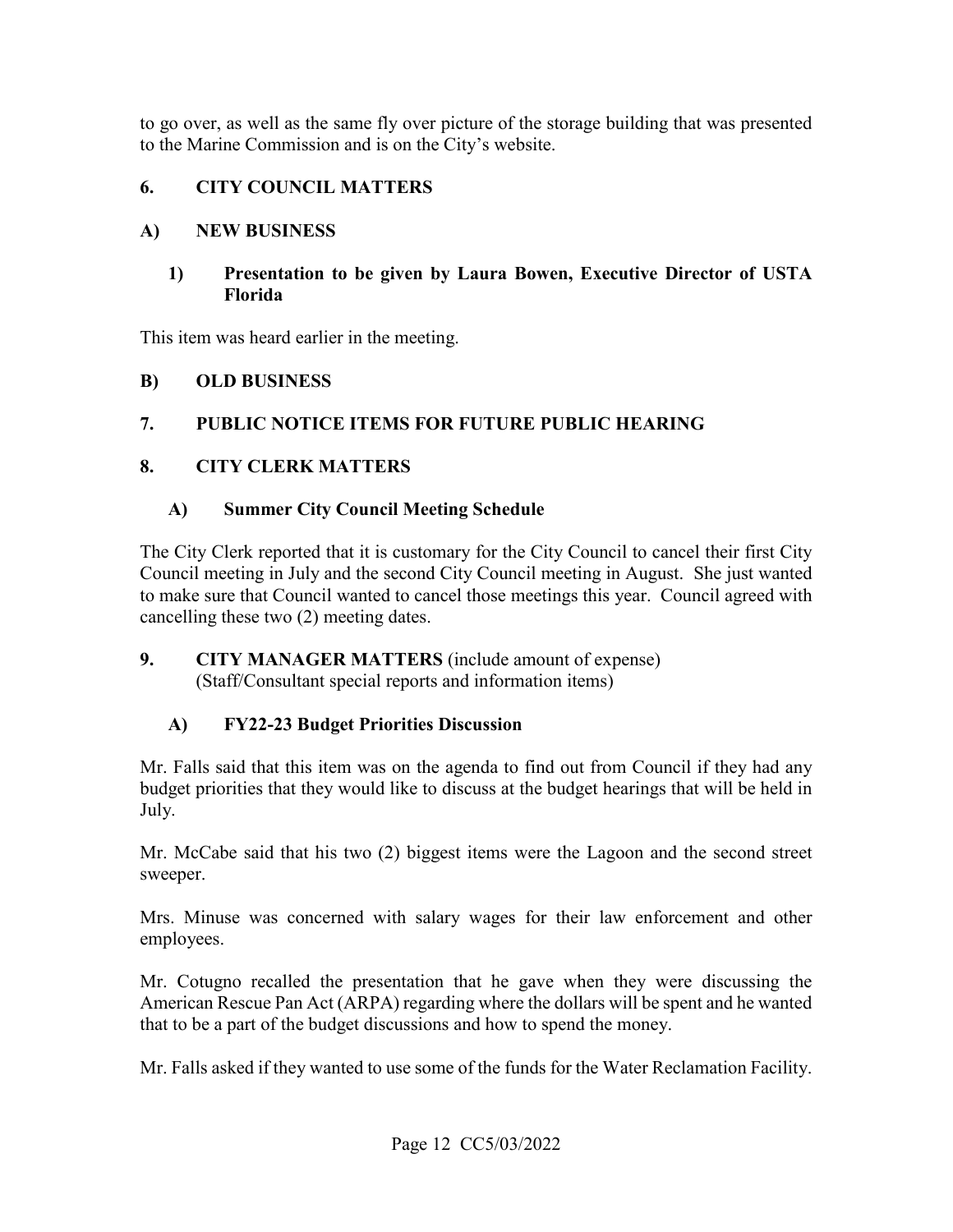Mr. Cotugno felt that needed to be discussed at the budget hearings so Ms. Lawson can be given a clear direction to go in.

leave it out. Council told her to leave it out and they would discuss it at budget time. Ms. Cindy Lawson, Finance Director, just wanted to know if Council wanted her to put the money in the Water and Sewer Department's fund for the Water Reclamation Facility or

Mr. Cotugno said that right now this is found money and the money needs to be spent the best way for the community.

Mayor Brackett said that they would leave the money out of the budget and discuss it at their budget hearings.

 Mayor Brackett wanted them to look at salaries and getting extra parking spaces on the beachside.

#### **B) Lease of Seaside Grill Restaurant Request for Proposals (RFP) – Evaluation Committee Ranking and Recommendation**

This item was heard earlier in the meeting.

#### $10.$ **10. CITY ATTORNEY MATTERS**

 in regards to the anti-trust laws. During the course of this litigation the City of Vero Beach asked where was Indian River County in this matter. The City of Vero Beach stated their they are a party to the contract. After the arguments were made the County Attorney addressed his client, who is the County Commissioners, with the proposition that he would Indian River County statement of no-fault in the Federal litigation. It is a non-party situation that is up for dispute right now. In the statement Indian River County negotiations with furnishing some services from Indian River County to Indian River Mr. Turner stated with the on-going litigation between the City of Vero Beach and the Town of Indian River Shores this is the action brought by Indian River Shores claiming that the 1989 Territorial Agreement with Indian River County is an illegal restraint of trade has filed a motion to dismiss and one of the issues raised in the City of Vero Beach's motion is that Indian River Shores failed to join Indian River County as a party to the litigation. He said Indian River County and the City of Vero Beach are the entities that are involved in the contract for the Territorial Agreement. He said Indian River Shores proceeded in filing a lawsuit against the City of Vero Beach and not Indian River County. This was raised in front of the Federal Courts and the Judge during the arguments of the motion position was that Indian River County should be involved as a necessary party because like to file a notice of non-interest in this Case. The County Attorney did so and filed an acknowledges there is an agreement with the City of Vero Beach for the 1989 Territorial Agreement. He said this is now, in their estimate, a statement by Indian River County that it recognizes and determines as factual and truthful that this agreement does exist. The other matter addressed by the Board of County Commissioners was that the County Attorney was to make it clear that Indian River County and Indian River Shores are not in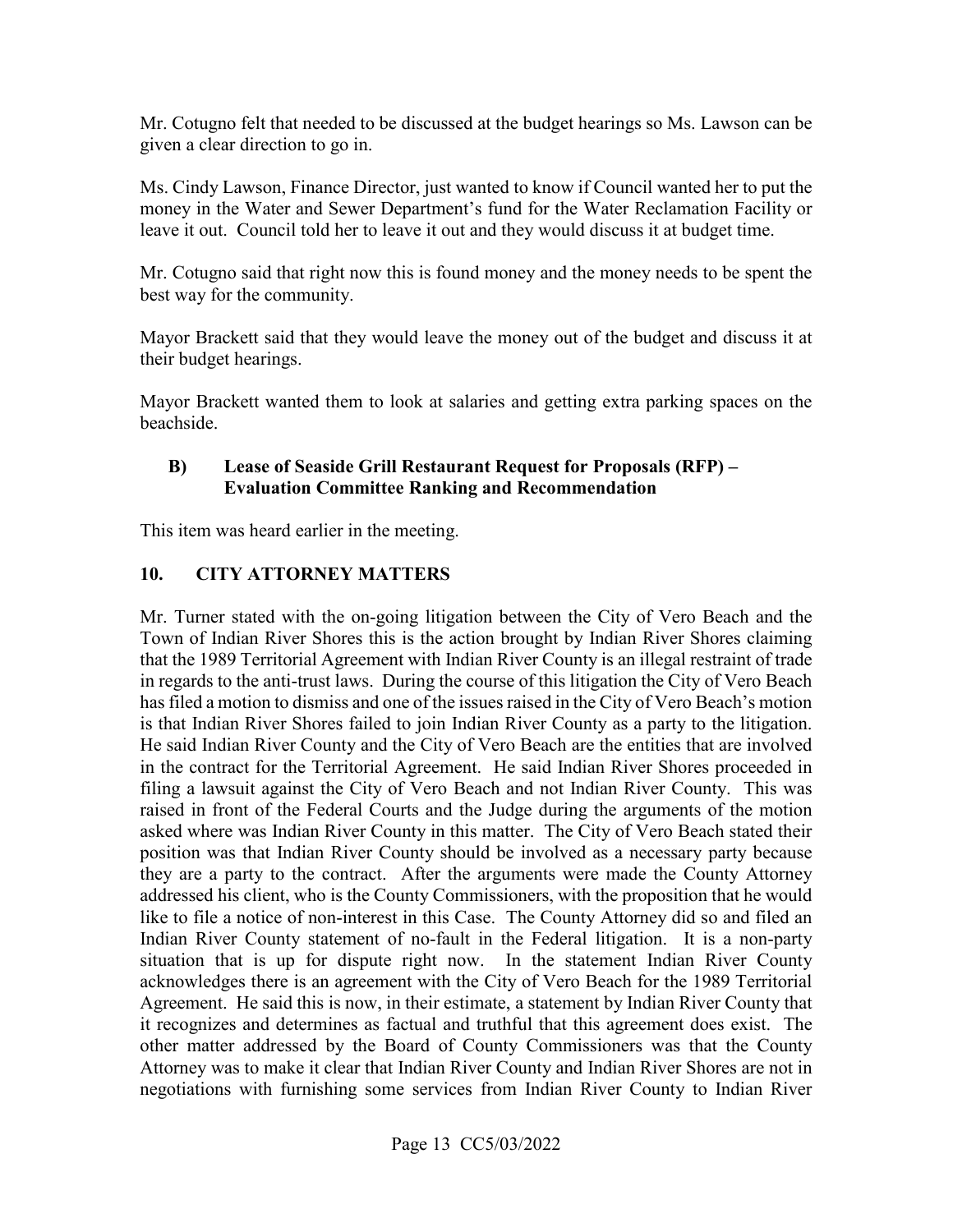statement in the letter of no interest that was filed. Mr. Turner said in bringing this forward does exist and is true. He wanted Council to have this information and to know that he is  discussing with outside counsel their next course of action regarding this. Shores. This came about because Indian River Shores stated in its reply to dismiss that they are in negotiations with Indian River County for service and they even made that statement for oral arguments before the Court. The County Attorney did not refer to that that Indian River County does acknowledge in this statement that the Territorial Agreement

#### **11. COUNCILMEMBER MATTERS**

#### **A. Mayor Brackett's Matters**

 Mayor Brackett commented that last week Council was given a tour of Piper, which was great. He thanked Piper for taking the time to do that for them. He complimented everyone that worked on the Air Show and how great it was. He thanked all the volunteers who were out there this weekend and mentioned that the money raised all goes back to our community. It was a great event and he was there all three (3) days.

### **B. Vice Mayor Neville's Matters**

# **C. Councilmember Minuse's Matters**

Mrs. Minuse asked Council if they would support a Resolution directing the Corps of Engineers to develop a Comprehensive Plan for Lake Okeechobee and northern estuaries ecosystem restoration and for other purposes.

Mayor Brackett said he would like to see the Resolution first.

 Mr. Turner said that he would circulate a copy of the Resolution for Council's review and put it on the next Council meeting agenda.

 community's input on alternative future land use strategies for the County. When those Mrs. Minuse reported that the Indian River County Metropolitan Planning Organization will be hosting a series of Visioning Workshops to facilitate discussion and gather the dates have been set she will let Council know.

 Mrs. Minuse agreed that the Air Show was great. She thanked staff for the Arbor Day celebration and the Piper tour was fabulous.

# **D. Councilmember McCabe's Matters**

 Mr. McCabe commented that the Piper tour was fantastic. The economic impact of Piper is great for this community. He mentioned that Piper is looking to hire about 150 new employees. He was sorry that he missed the Air Show, but he survived four (4) days with his teenage grandsons.